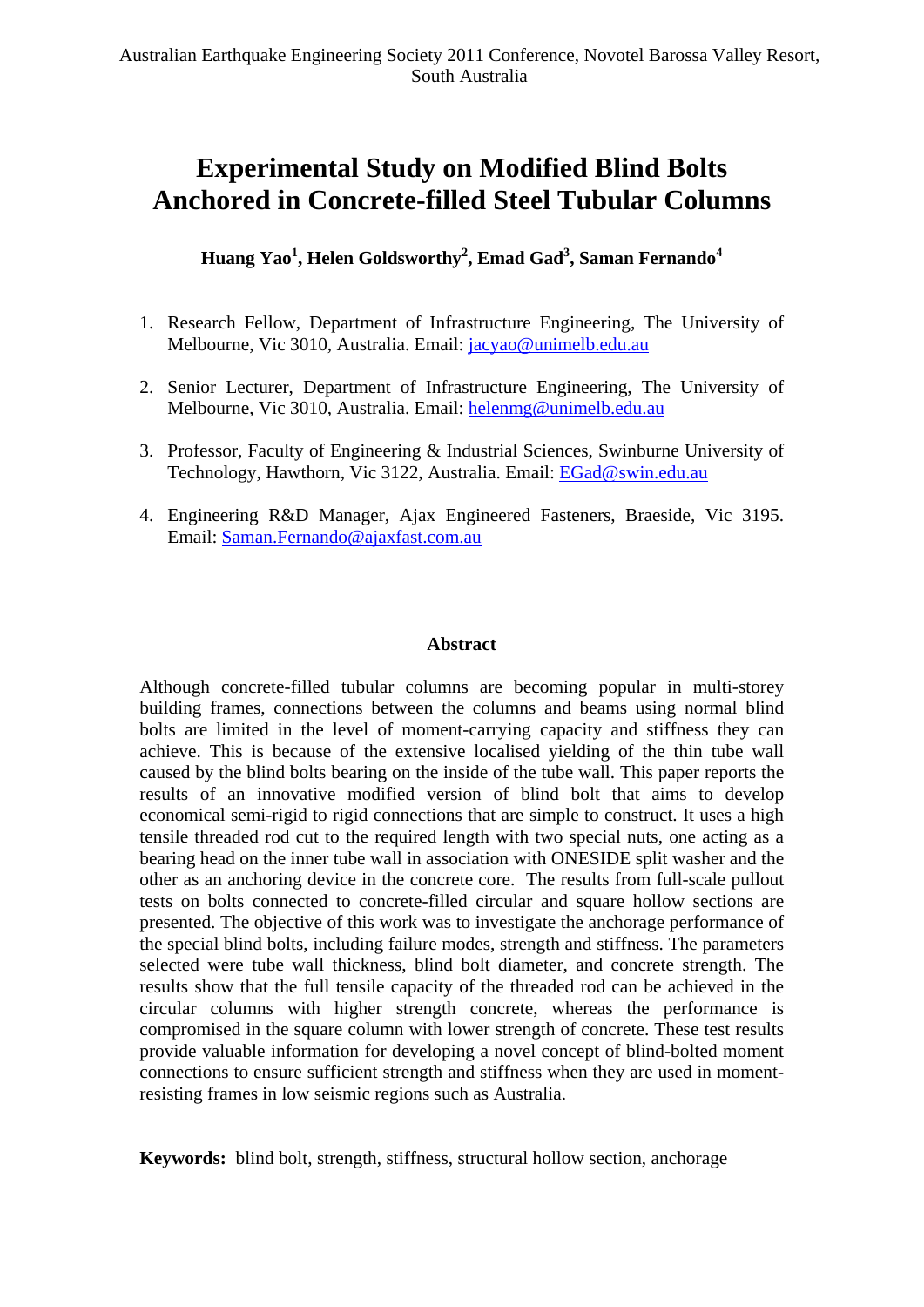# **1. Introduction**

Concrete-filled steel tubular columns are becoming popular in multi-storey building frames due to their excellent structural capacity, good fire resistance and speed construction (Han and Li 2010). The type of connections used between members of the frames has a large influence on the overall behaviour. The welded connections with interior, exterior or through diaphragms are quite complex and not suitable for Australian practice. It is difficult to achieve a substantial level of moment-carrying capacity and stiffness by using conventional blind bolts in the connections between the beams and columns. Studies conducted by Ghobarah et al. (1996), France et al. (1999), Loh et al. (2006), Wang et al. (2009) on connections to tubular columns using the Huck® blind bolt, Hollobolt® and flowdrill® indicated that the strength and stiffness of the connection were limited by the flexibility of the column face and pull out of those blind bolts.

This paper presents a research program on an innovative modified version of ONESIDE blind bolt concept that aims to develop economical semi-rigid to rigid connections that are simple to construct on site. Figure [1](#page-1-0) shows the modified blind bolts with extensions. It uses a high tensile threaded rod (with the same yield and tensile strengths (660 MPa and 830 MPa respectively) as a typical structural bolt) cut to the required length and with two special nuts designed to suit ONESIDE concept, one acting as a bearing head on the inner tube wall and the other as an anchoring device in the concrete core. The original Ajax ONESIDE blind bolt is provided in Figure [2](#page-1-0) for comparison (Fernando 2005). The modified bolt relies on the original ONESIDE concept developed by Ajax and the same installation tool.



**Figure 1 Modified blind bolts with extensions Figure 2 Original Ajax blind bolts and tool** 



# <span id="page-1-0"></span>**2. Experimental program**

The experimental program is composed of two series of anchorage tests. In the first series the blind bolts were tested in concrete-filled circular hollow sections (CHS); they were then tested in concrete-filled square hollow sections (SHS) in the second series of tests. The size of the structural hollow section is representative of a typical composite column in medium rise moment-resisting frames (Yao et al. 2010, Mirza and Uy 2011). The experiments form an essential part of the study on novel joint systems which can be used in composite frames to withstand earthquake loading.

### **2.1 Blind bolts anchored in CHS column**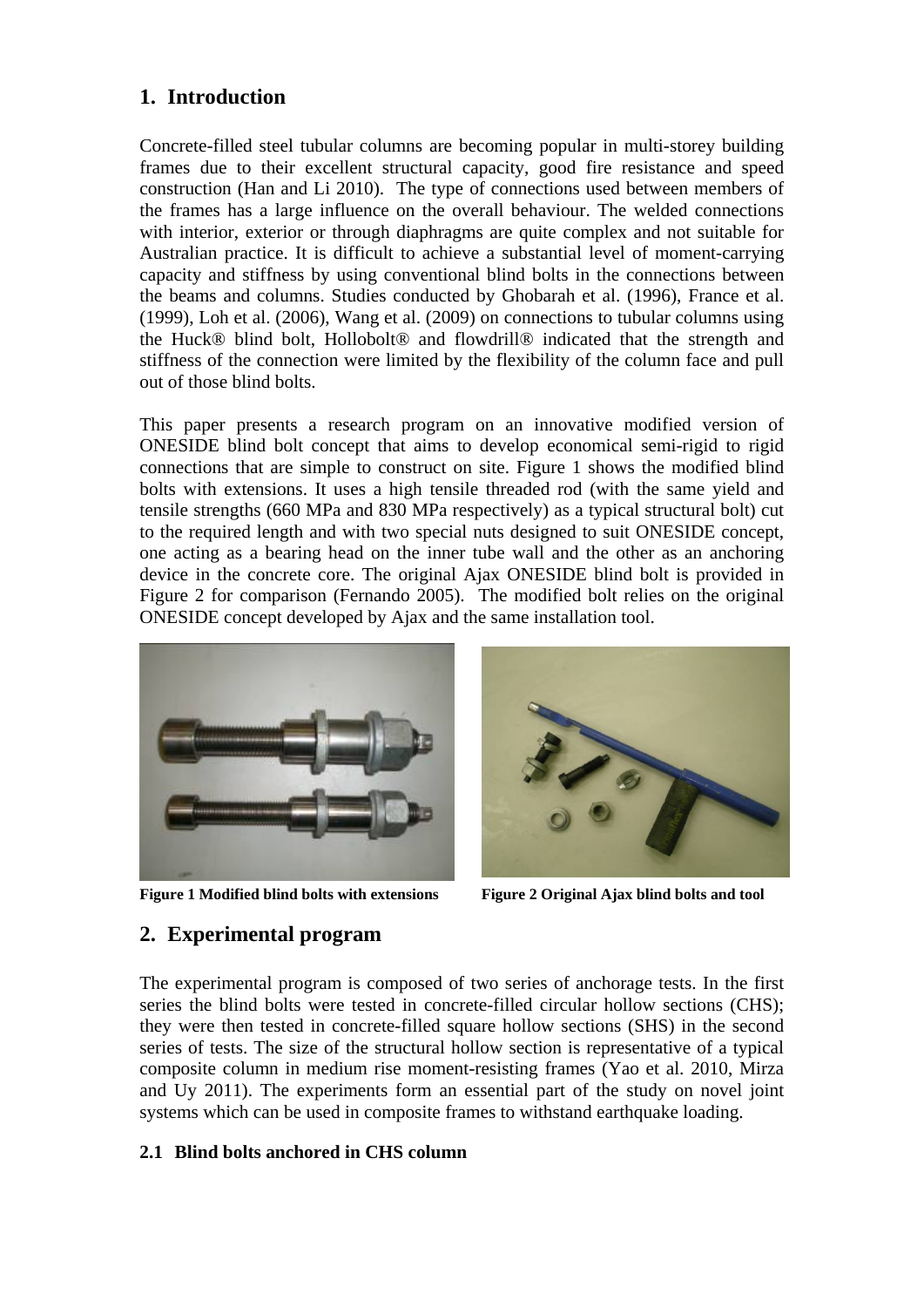The blind bolts were arranged on a segment of circular hollow section in a spiral way as shown in Figure [3](#page-3-0) to minimise the interference from the adjacent bolts. The dimension of the circular hollow section was 324 mm in diameter with thicknesses of 6, 8, and 10 mm. The grade of the steel tube was C350L0. The compressive strength of the concrete infill was designated to be 45 MPa. The actual measured compressive strength of the concrete was 47.8 MPa at the day of test (average of results from three cylinders). The threaded bars used for modified blind bolts were grade 8.8 as noted previously. The nuts at the end of the extensions were limited by the size of the hole on the tube wall. For bolt diameters of 20 mm and 16 mm, the diameter of the circular nuts were 29 mm and 23 mm respectively. The detailed features of the test specimens are listed in Table 1 indicating the tube size, bolt diameter, concrete strength, and embedment length. The embedment length chosen for the blind bolts is the longest practicable for the dimension of the tube used in these tests in the case of the connections are installed on two opposite faces of the tube. A minimum cavity space is required behind the hole to facilitate the blind bolt installation in the tube (Yao 2009). In the specimen notation, T refers to thickness of tube wall, D refers to bolt diameter, and N refers to nut. N1 and N2 refer to the number of nuts in the tube: N1 has just one at the inside of the tube wall and N2 has one in that same position as well as one at the end of the embedded extension in order to provide anchorage. Hence N1 represents the conventional ONESIDE blind bolt concept and N2 represents the modified one. In addition, supplementary pullout tests were also performed on two straight thread bars (diameter of 16 mm and 20 mm) to evaluate the bond between the concrete and threads.

| Specimen   | Tube size   | Concrete | Bolt dia. | Embedment      | Nut dia. |
|------------|-------------|----------|-----------|----------------|----------|
|            |             | (MPa)    | (mm)      | (mm)           | (mm)     |
| T6_D16_N1  | CHS324 x 6  | 47.8     | 16        | 0              | 23       |
| T6 D16 N2  | CHS324 x 6  | 47.8     | 16        | 100            | 23       |
| T6 D20 N1  | CHS324 x 6  | 47.8     | 20        | $\overline{0}$ | 29       |
| T6 D20 N2  | CHS324 x 6  | 47.8     | 20        | 100            | 29       |
| T8_D16_N1  | CHS324 x 8  | 47.8     | 16        | $\overline{0}$ | 23       |
| T8 D16 N2  | CHS324 x 8  | 47.8     | 16        | 100            | 23       |
| T8_D20_N1  | CHS324 x 8  | 47.8     | 20        | $\overline{0}$ | 29       |
| T8 D20 N2  | CHS324 x 8  | 47.8     | 20        | 100            | 29       |
| T10_D20_N1 | CHS324 x 10 | 47.8     | 20        | $\overline{0}$ | 29       |
| T10 D20 N2 | CHS324 x 10 | 47.8     | 20        | 100            | 29       |

**Table 1 Test specimens of blind bolts anchored in CHS column** 

The test setup is shown in Figure [4](#page-3-0). The concrete-filled circular tube was laid against two reaction blocks which were bolted to a strong structural slab. The loading bar passed through the U shape reaction frame and was fixed into a gripping mechanism. The tests were run under a displacement-controlled force arrangement using a hydraulic jack. The blind bolts were loaded in tension until the connection failed.

The outward displacement of the blind bolts was measured by four transducers mounted on the threaded bar at a predefined distance from the surface of the tube. The needles of the exterior two transducers were set on the tube wall, whereas those of interior two transducers were set on a reference bracket which was fixed on the bar right in front of the tube face. Therefore, the outward displacement of the blind bolt was obtained by subtracting the bar stretch measured by interior transducers from the average measurements from the exterior transducers. To monitor the strain generated around the hole, two strain gauges were mounted at 50 mm away from the edge of the hole in the longitudinal and transverse directions.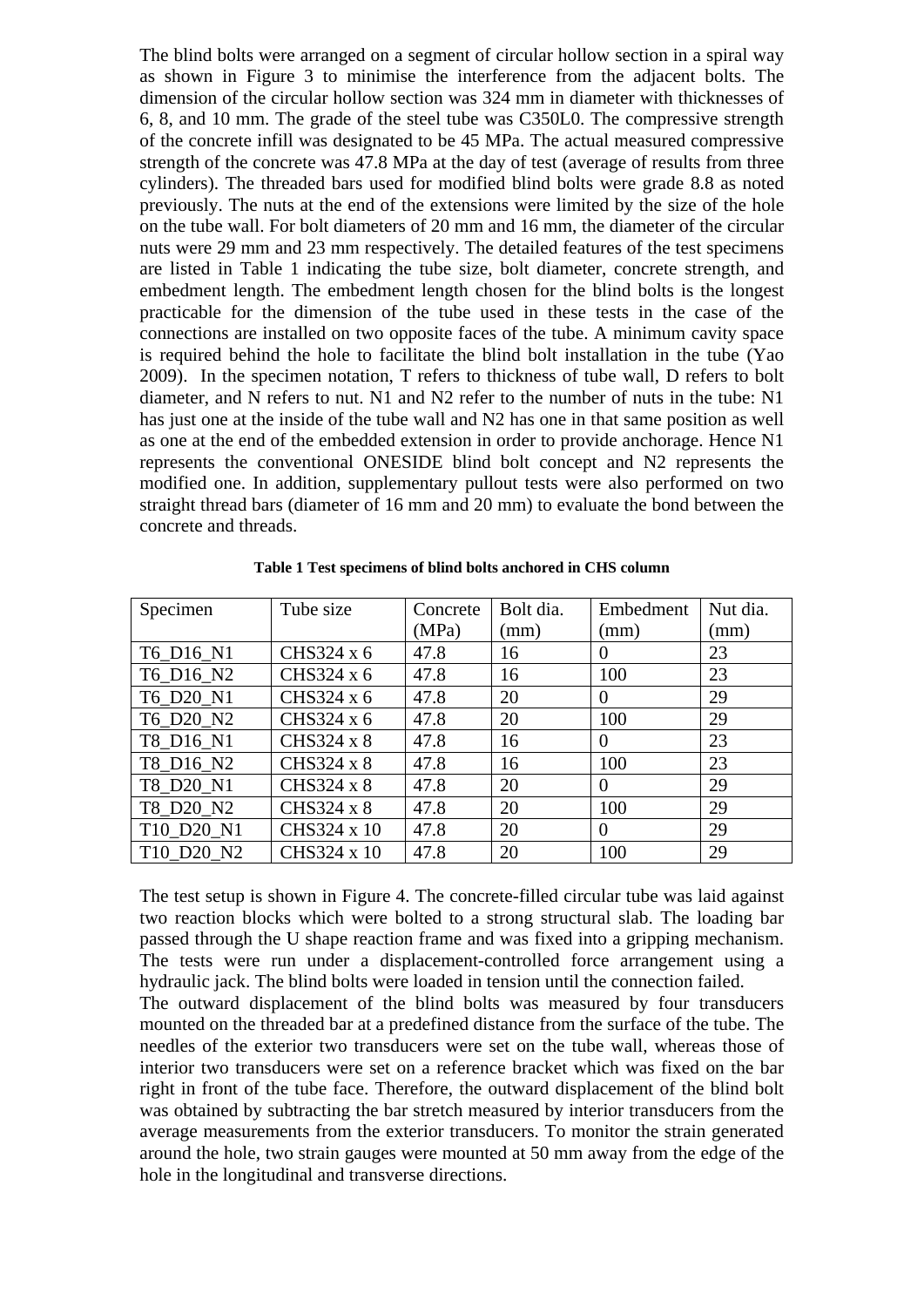



**Figure 3 Blind bolts in the CHS Figure 4 Setup of pullout test on CHS column** 

#### <span id="page-3-0"></span>**2.2 Blind bolts anchored in SHS column**

For the blind bolts anchored in the 300x300x8 mm square hollow sections, there were two groups of the test specimens. The first group tested anchorage performance in a grade 450 tube filled with a concrete with a compressive strength of 33 MPa. The second group tested blind bolts anchored in a grade 350 tube with infilled concrete of 50 MPa compressive strength. The blind bolts were made of high tensile threaded bars and were of grade 8.8. The details of the specimens within the concrete-filled square column are listed in Table 2. For notation of specimens: A refer to the tube filled with 33 MPa concrete, B refers to the tube filled with 50 MPa concrete, M refers to bolt installed at the middle of the tube, S refers to bolt installed adjacent to the tube corner, and 16 and 20 refer to the bolt diameter. N1 and N2 have the same meanings as outlined previously.

| Specimen                         | Tube size  | Tube  | Concrete | Bolt dia. | Embedment      | Location |
|----------------------------------|------------|-------|----------|-----------|----------------|----------|
|                                  |            | grade | (MPa)    | (mm)      | (mm)           |          |
| A M16 N1                         | SHS300 x 8 | 450   | 33       | 16        | 0              | middle   |
| A M16 N2                         | SHS300 x 8 | 450   | 33       | 16        | 100            | middle   |
| $A_S16_N1$                       | SHS300 x 8 | 450   | 33       | 16        | $\theta$       | side     |
| A S <sub>16</sub> N <sub>2</sub> | SHS300 x 8 | 450   | 33       | 16        | 100            | side     |
| A M20 N1                         | SHS300 x 8 | 450   | 33       | 16        | $\overline{0}$ | middle   |
| A M20 N2                         | SHS300 x 8 | 450   | 33       | 16        | 50             | middle   |
| A S20 N1                         | SHS300 x 8 | 450   | 33       | 20        | $\theta$       | side     |
| A S20 N2                         | SHS300 x 8 | 450   | 33       | 20        | 100            | side     |
| B M16 N2                         | SHS300 x 8 | 350   | 50       | 16        | 100            | middle   |
| <b>B</b> S16 N2                  | SHS300 x 8 | 350   | 50       | 16        | 100            | side     |
| <b>B</b> M20 N2                  | SHS300 x 8 | 350   | 50       | 20        | 100            | middle   |
| <b>B</b> S20 N2                  | SHS300 x 8 | 350   | 50       | 20        | 100            | side     |

**Table 2 Test specimens of blind bolts anchored in SHS column** 

The location of the blind bolt connected to the square column can be crucial, i.e. whether it is at the middle of the face or the side (close to the corner). Two typical locations were selected for investigation, i) bolt installed at the middle of the tube (150 mm from the edge of the tube wall); ii) bolt installed close to the corner of the tube (75 mm away from the edge of the tube wall). The blind bolts were installed on the three sides of the square hollow section as shown in Figure [5](#page-4-0). The test and the instrumentation for the square column were set up in a similar way to that for the circular column, as illustrated in Figure [6](#page-4-0).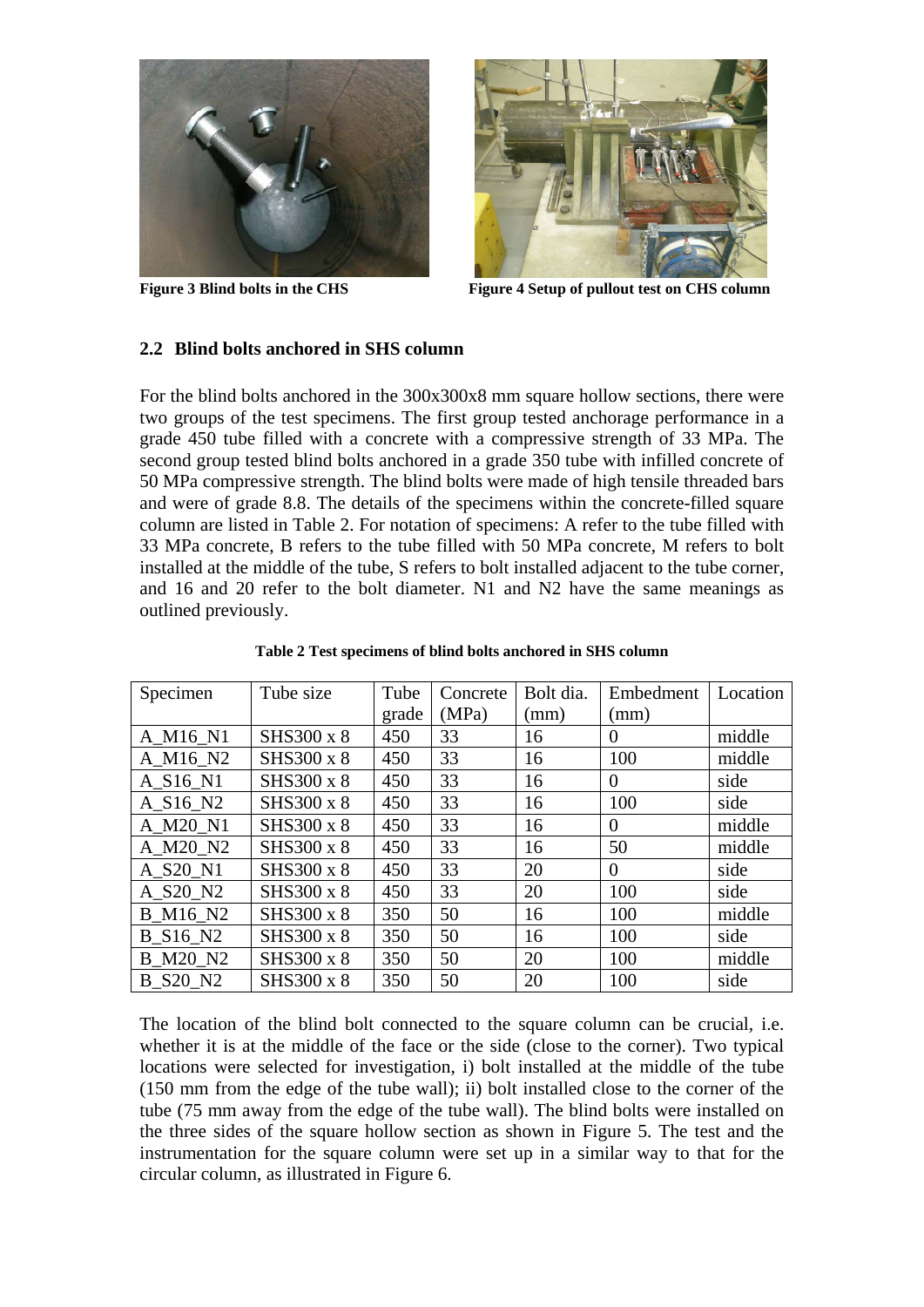

**Figure 5 Blind bolts in the square hollow section Figure 6 Test setup on SHS column** 

# <span id="page-4-0"></span>**3. Experimental results and discussion**

#### **3.1 Failure modes and strength**

In the first series of experiments, specimens T6\_D16\_N1, T6\_D20\_N1, T8\_D16\_N1, T8 D20 N1, and T10 D20 N1 tested blind bolts directly bearing on the tube wall (standard ONESIDE blind bolts). All these specimens failed by extensive yielding of the tube wall and the blind bolts being pulled out as shown in Figure [7.](#page-4-1) The diameter of the yielding mechanism was approximately 3 times the bolt hole diameter. The yield capacity of the tube wall for the bolt size of 20 mm increased from 119 KN to 240 KN when the thickness of the tube changed from 6 mm to 10 mm. Specimens T6\_D16\_N2, T6\_D20\_N2, T8\_D16\_N2, T8\_D20\_N2, and T10\_D20\_N2 tested modified blind bolts with 100 mm extensions anchored in the concrete core (with a nut at the end). The failure was caused by breaking of the bar in all of these specimens as depicted in Figure [8.](#page-4-1) The potential cone failure of the concrete was restrained by the presence of the tube wall. [Table 3](#page-5-0) lists the failure mode and the ultimate strength for each specimen for the concrete-filled CHS columns.





**Figure 7 Tube wall yield & bar pullout** Figure 8 Bar fracture

<span id="page-4-1"></span>In the second series of experiments, specimens A\_M16\_N1 and A\_M20\_N1 tested two different sizes of blind bolts acting at the middle of the tube wall, whereas A\_S16\_N1 and A\_S20\_N1 tested blind bolts acting adjacent to the tube corner. Without extensions into concrete, all of these specimens exhibited extensive yielding around the hole. Specimens A\_M16\_N1 and A\_S16\_N1 reached the ultimate tensile capacity of the size 16mm bolt and failed by fracture at 130 kN, whereas the size 20 mm bolts were pulled out at 193 kN in specimens A\_M20\_N1 and A\_S20\_N1 due to plastic deformation around the hole. This is 10kN less than the specified ultimate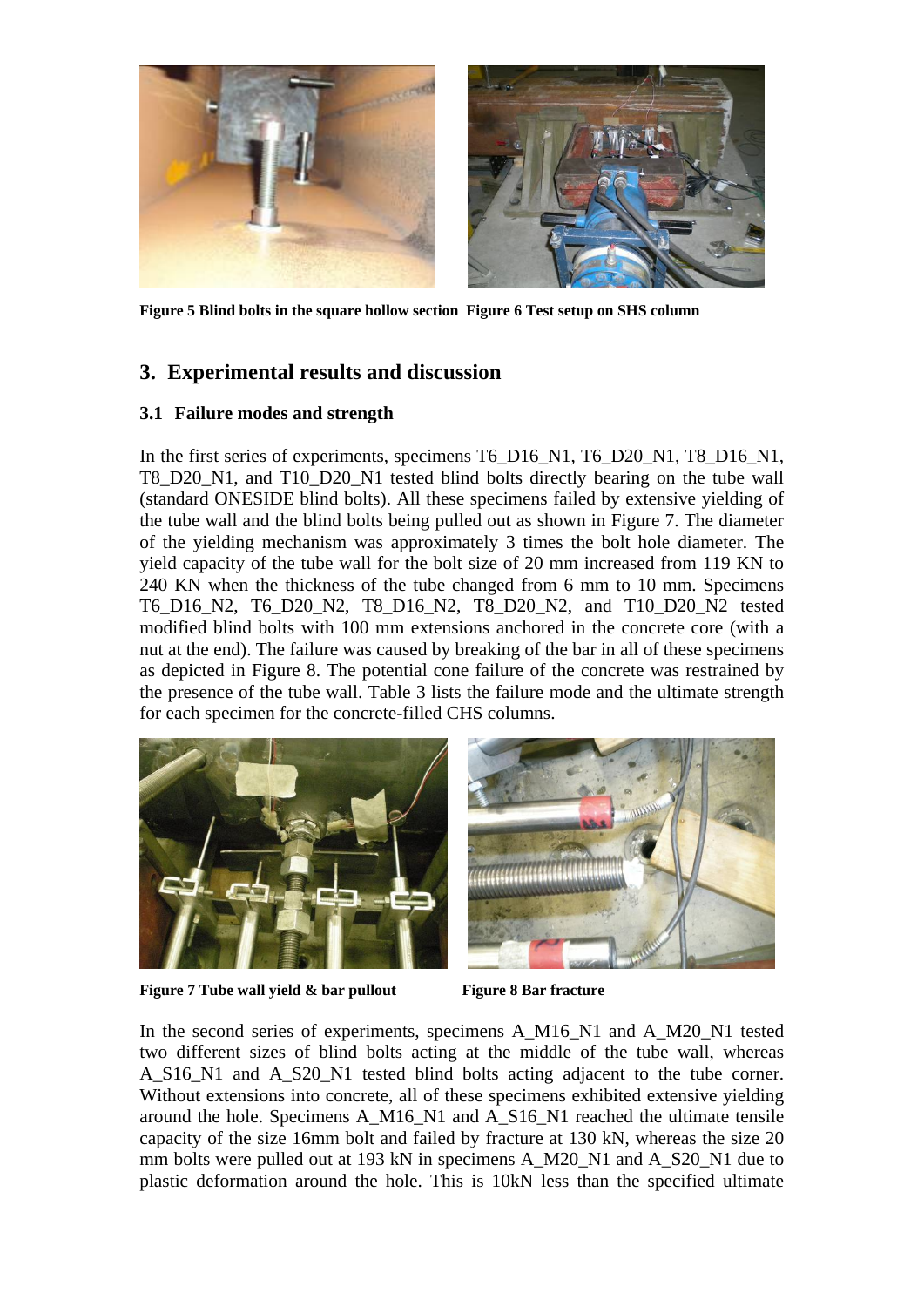tensile strength of the bolt (203kN). By providing extensions into the lower grade of concrete (33MPa in first group), tube wall yielding was not observed in specimen A M16 N2 & A S16 N2 and bolt capacity was achieved. However, the weaker concrete in specimens A\_M20\_N2 & A\_S20\_N2 was not able to provide sufficient anchorage to resist the pullout of the blind bolts at a load of 200 kN, and so it was not possible to fracture those bars. In second group of tests, the concrete strength was increased to 50 MPa; the three specimens of B\_M16\_N2, B\_S16\_N2 and B\_S20\_N2 reached the bolt tensile capacity and failed by facture. Specimen of B\_M20\_N2 still failed by tube wall yield at the middle of the tube face and bolt pull-out. Due to the grade 350 tube was used in specimen B-M20\_N2, the ultimate load was reduced to 165 kN. The failure mode and ultimate strength of each specimen on SHS column are listed in [Table 4.](#page-5-1)

<span id="page-5-0"></span>

| Specimen   | Failure mode                   | Ultimate strength (kN) |
|------------|--------------------------------|------------------------|
| T6 D16 N1  | tube wall yield & pullout      | 100                    |
| T6_D16_N2  | bar fracture                   | 150                    |
| T6_D20_N1  | tube wall yield & pullout      | 119                    |
| T6_D20_N2  | bar fracture                   | 257                    |
| T8 D16 N1  | tube wall yield & bar fracture | 140                    |
| T8 D16 N2  | bar fracture                   | 131                    |
| T8 D20 N1  | tube wall yield & pullout      | 168                    |
| T8 D20 N2  | bar fracture                   | 240                    |
| T10 D20 N1 | tube wall yield & pullout      | 215                    |
| T10 D20 N2 | bar fracture                   | 258                    |

**Table 3 Failure mode and strength of specimens on CHS column** 

| Table 4 Failure mode and strength of specimens on SHS column |  |
|--------------------------------------------------------------|--|
|--------------------------------------------------------------|--|

<span id="page-5-1"></span>

| Specimen        | Failure mode                   | Ultimate strength (kN) |
|-----------------|--------------------------------|------------------------|
| A_M16_N1        | tube wall yield & bar fracture | 130                    |
| A_M16_N2        | bar fracture                   | 129                    |
| $A_S16_N1$      | tube wall yield & bar fracture | 128                    |
| A S16 N2        | bar fracture                   | 130                    |
| A_M20_N1        | tube wall yield & pullout      | 193                    |
| A_M20_N2        | tube wall yield & pullout      | 201                    |
| A S20 N1        | tube wall yield & pullout      | 197                    |
| A S20 N2        | tube wall yield & pullout      | 200                    |
| <b>B_M16_N2</b> | bar fracture                   | 155                    |
| B S16 N2        | bar fracture                   | 150                    |
| <b>B_M20_N2</b> | tube wall yield & pullout      | 165                    |
| B S20 N2        | bar fracture                   | 246                    |

<span id="page-5-2"></span>

**Figure 9 Concrete in specimen T6\_D20\_N2 Figure 10 Concrete in specimen A\_M20\_N2** 

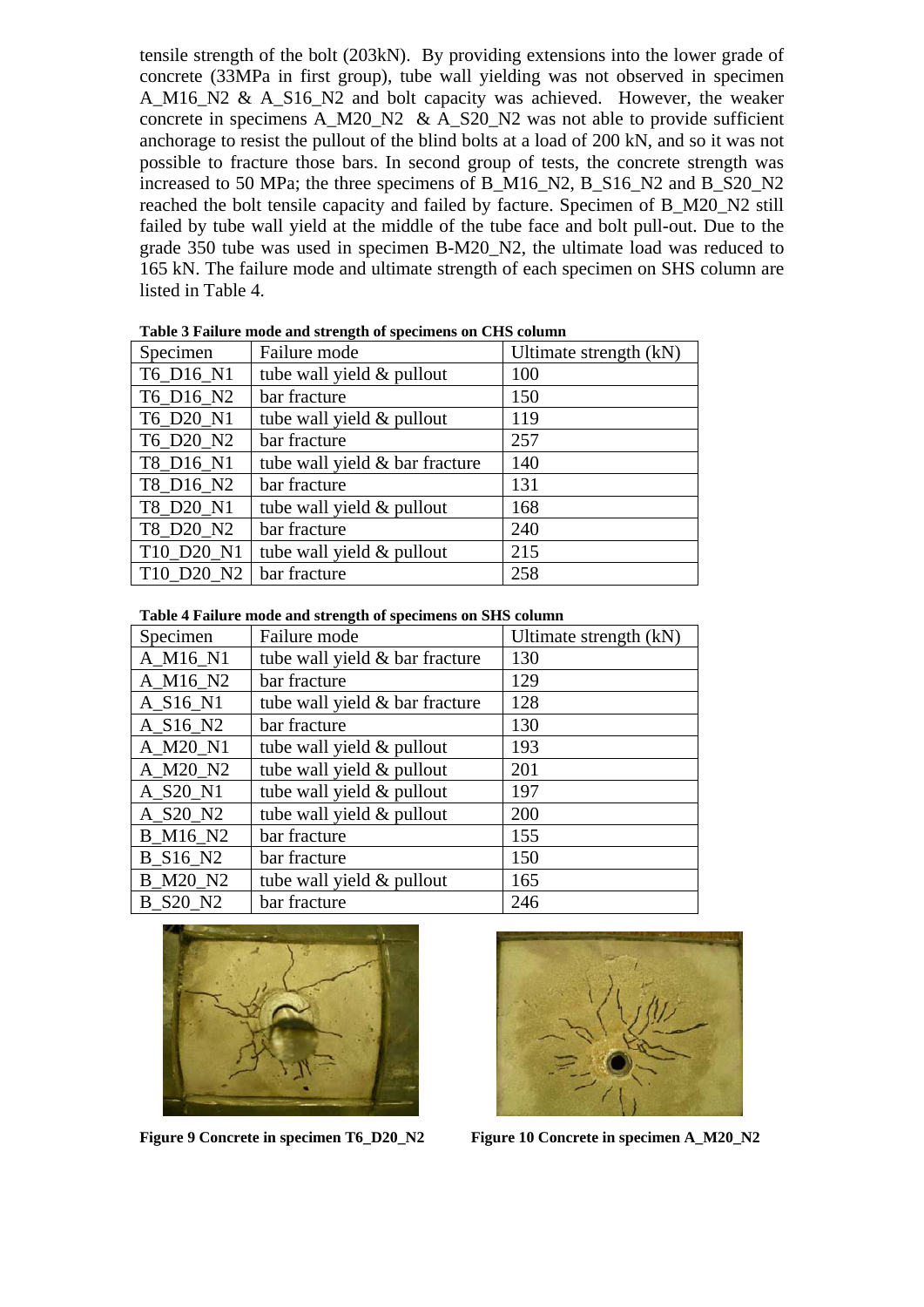To examine the concrete at the anchorage zone, the blind bolts and tube wall were cut away after the test. Several small hairline cracks can be seen in Figures [9](#page-5-2) for specimen T6 D20 N2. As shown in Figure [10,](#page-5-2) concrete in the square hollow section cracked more severely than that in circular hollow section.

#### **3.2 Load-displacement response**

Tension load versus outward displacement is a key aspect in evaluating the performance of the blind bolts anchored in the concrete-filled circular and square tubular columns. Figures [11](#page-6-0) and 12 show the response of load versus outward displacement of the 16 and 20 mm diameter blind bolts anchored in the CHS324 column with tube wall thicknesses of 6 mm and 8 mm. Figure [13](#page-6-1) presents the blind bolts (size 20 mm) in the CHS324 with a thicker tube wall of 10 mm. It is apparent that both the strength and stiffness of the connected bolts (specimens T6\_D16\_N2, T6\_D20\_N2, T8\_D16\_N2, T8\_D20\_N2, T10\_D20\_N2) are significantly increased by providing the 100 mm extensions into the concrete core compared with those in specimens T6\_D16\_N1, T6\_D20\_N1, T8\_D16\_N1, T8\_D20\_N1, T10\_D20\_N1.

The thickness of the tube wall has a pronounced effect on the specimens with the conventional blind bolts.. The strength of the connected bolt in a 10 mm thick tube reached 215 kN in specimen T10\_D20\_N1, whereas only 119 KN was achieved for specimen T6\_D20\_N1 with a 6 mm thick tube. The tube wall thickness had only a marginal effect on the specimens with modified blind bolts. All of the specimens T6\_D20\_N2, T8\_D20\_N2, T10\_D20\_N2 reached the ultimate strength of the bolts.



<span id="page-6-0"></span>

<span id="page-6-1"></span>**Figure 13 Blind bolts anchored in CHS324x10 Figure 14 Size 16 bolts anchored in SHS\_A** 



**Figure 11 Blind bolts anchored in CHS324x6 Figure 12 Blind bolts anchored in CHS324x8** 

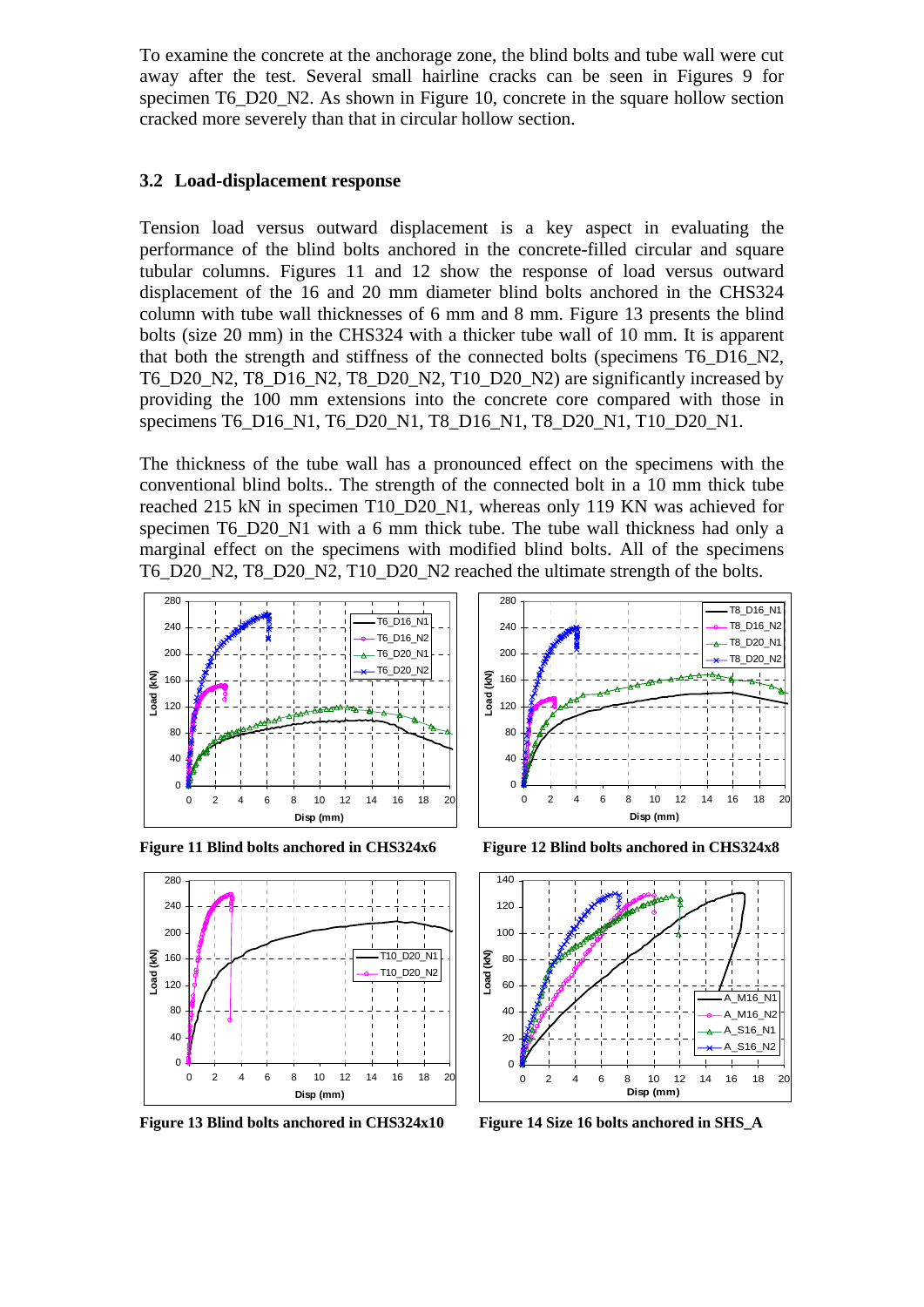For the second series of tests on concrete-filled square columns, Figures [14](#page-6-1) and [15](#page-7-0) show load vs. outward displacement relationship for blind bolts anchored in the weaker concrete. The responses of blind bolts anchored in the higher strength concrete are provided in Figure [16](#page-7-0). It can be seen that the specimen with 50 MPa concrete in the second group performed better than those with 33 MPa concrete in the first group, both in terms of stiffness and strength. Specimen B\_S20\_N2 failed by bar fracture at 246 KN whereas specimen A\_S20\_N2 failed by bolt pullout at 200 kN. It is also shown that the blind bolts installed adjacent to the tube corner are stiffer than those installed at the middle of the tube. For the cases without extensions, both the side bolt and middle bolt achieved similar ultimate strengths. When anchorage extensions were provided to the 20 mm diameter side bolts, however, the strength of the side bolt was much higher that that of the middle bolt.



<span id="page-7-0"></span>



It is clearly shown that the stiffness of blind bolt bearing on the tube wall is relatively low and this produces a flexible connection. Conventional blind-bolted connection is very difficult to achieve a reasonable level of rigidity. With the modified blind bolts with headed extensions anchored in the concrete core, the stiffness of the connection is greatly improved. The semi-rigid and rigid moment connection can be feasible in the composite structural frames by using this new type of blind bolts.

### **4. Conclusions**

This extensive testing program investigated the performance of conventional and modified blind bolts connected to concrete-filled circular and square columns. The test results show the effectiveness of providing headed extensions to the blind bolts to enhance the strength and rigidity of the connection. They indicate that it will be possible to develop moment-resisting connections with a higher degree of strength and stiffness when using the modified bolts rather than the conventional ones. The effects of the tube wall thickness, blind bolt diameter, and concrete strength were explored. The tube wall thickness had a pronounced influence on the specimen with the conventional blind bolt connection due to all the tension load being carried by the bolt bearing on the inside of the tube wall. It had a marginal effect on the modified bolt with headed extensions. In that case the full tensile capacity of the bolt could be achieved and extensive yielding of the tube wall was prohibited. In the square hollow section, the blind bolt installed adjacent to the tube corner exhibited stiffer behaviour compared to those located at the middle of the tube. The failure mode of the connected bolt depended on the diameter of the blind bolt, the presence or not of a